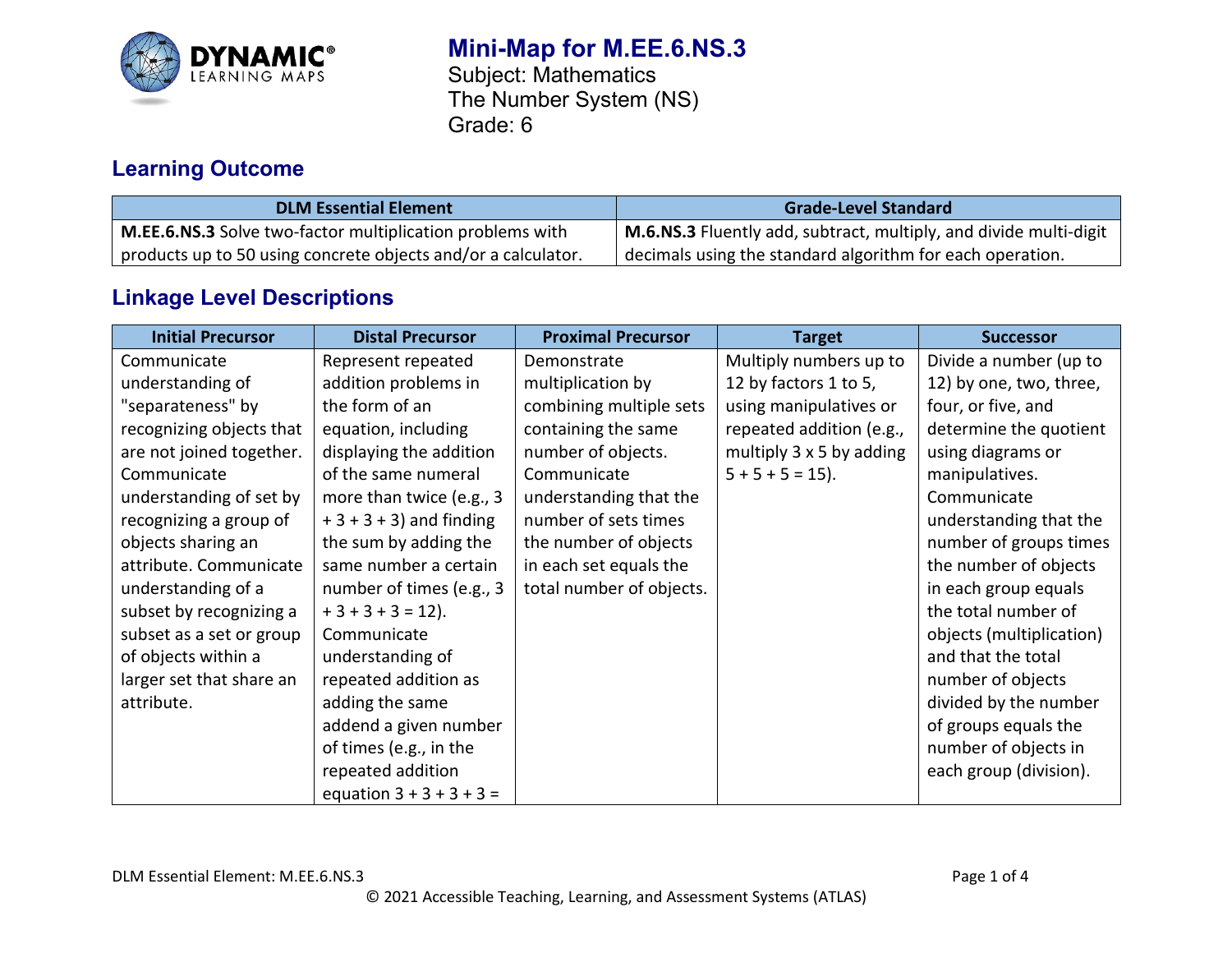| <b>Initial Precursor</b> | <b>Distal Precursor</b> | <b>Proximal Precursor</b> | Target | Successor |
|--------------------------|-------------------------|---------------------------|--------|-----------|
|                          | 12, the addend 3 is     |                           |        |           |
|                          | added four times).      |                           |        |           |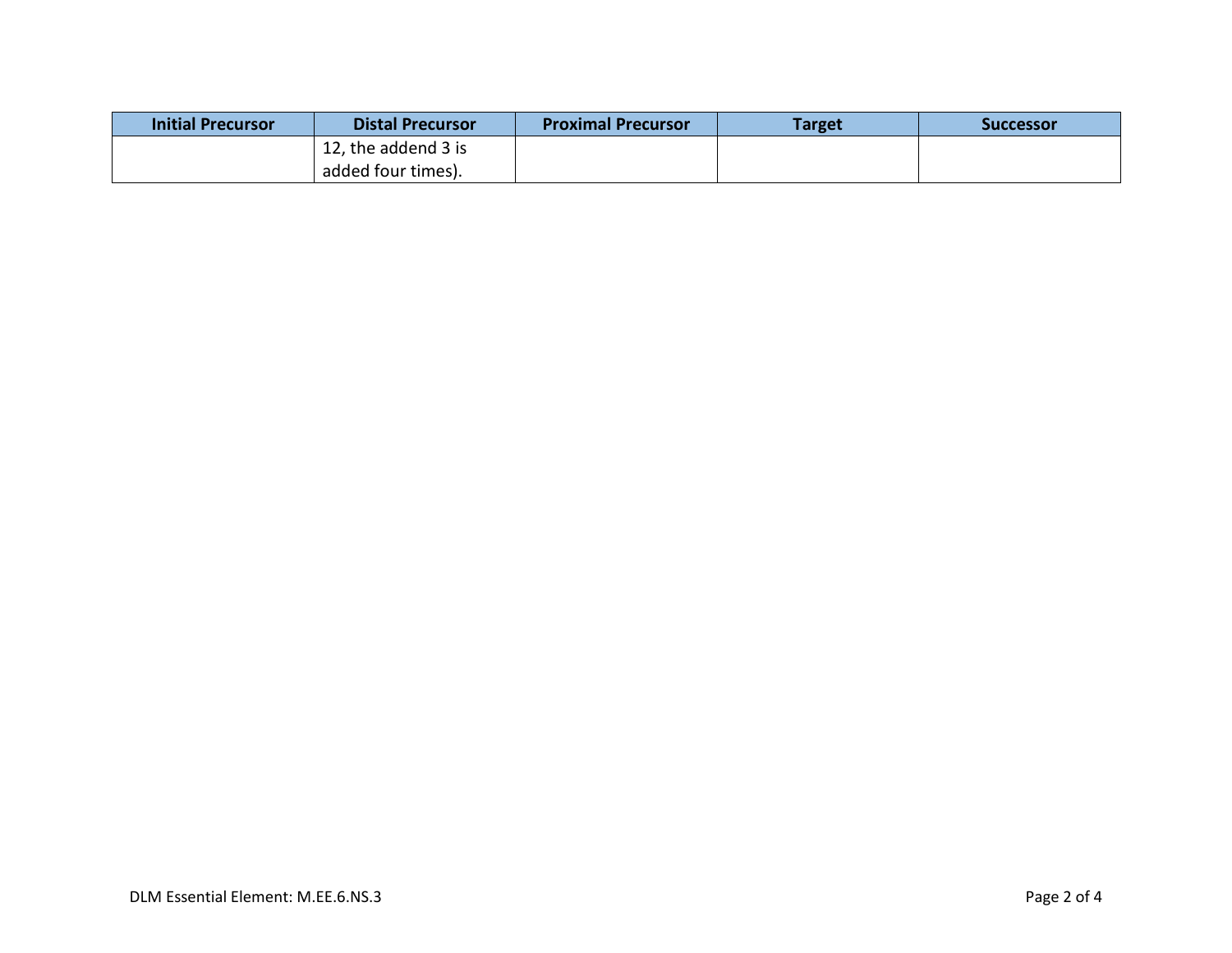### **Initial Precursor and Distal Precursor Linkage Level Relationships to the Target**

In order to solve multiplication problems, students must learn to organize items into groups/sets based on a common characteristic such as size, color, shape, or texture. Students learn how to sort items by separating a group of items into two groups (e.g., music I like/music I don't like; red fidgets/black fidgets). As students gain comfort sorting items into sets, they are encouraged to communicate their thought process by identifying and naming the characteristic that determines the set (e.g., color, length). Activities that require students to engage actively with the items will foster understanding of set, subsets, and separateness.

#### *How is the Initial Precursor related to the Target? How is the Distal Precursor related to the Target?* As students' understanding of labeling and counting sets develops, they will begin working on adding items to a set and combining sets to create a new set. Additionally, students will work on developing an understanding of equal shares by actively participating in one-to-one distribution of objects to person, objects to objects, and objects to available space (e.g., giving each person in the group two pencils; given four counters, they would line up four more counters in front of or on top of the first set; given three chairs at a table, the student would place a cup on the table for each available chair). As students learn to work with sets and connect their understanding of equal shares to sets, educators will provide students experience with combining multiple sets (e.g., 3 sets with 4 counters each) and represent the problem (e.g.,  $4 + 4 + 4$ = ?). Students will also learn to represent the problem in writing (e.g., the student is shown 4 equal sets each with 2 counters. The student counts the first set and writes a 2 or indicates 2, then writes or indicates the plus sign. The student repeats for all 4 sets and then indicates the equal sign and solves the problem.).

#### **Instructional Resources**

### **Released Testlets**

See the [Guide to Practice Activities and Released Testlets.](https://dynamiclearningmaps.org/sites/default/files/documents/Manuals_Blueprints/Guide_to_Practice_Activities_and_Released_Testlets.pdf)

**Using Untested (UN) Nodes**

See the document [Using Mini-Maps to Plan Instruction.](https://dynamiclearningmaps.org/sites/default/files/documents/Using_Mini_Maps_to_Plan_Instruction.pdf)